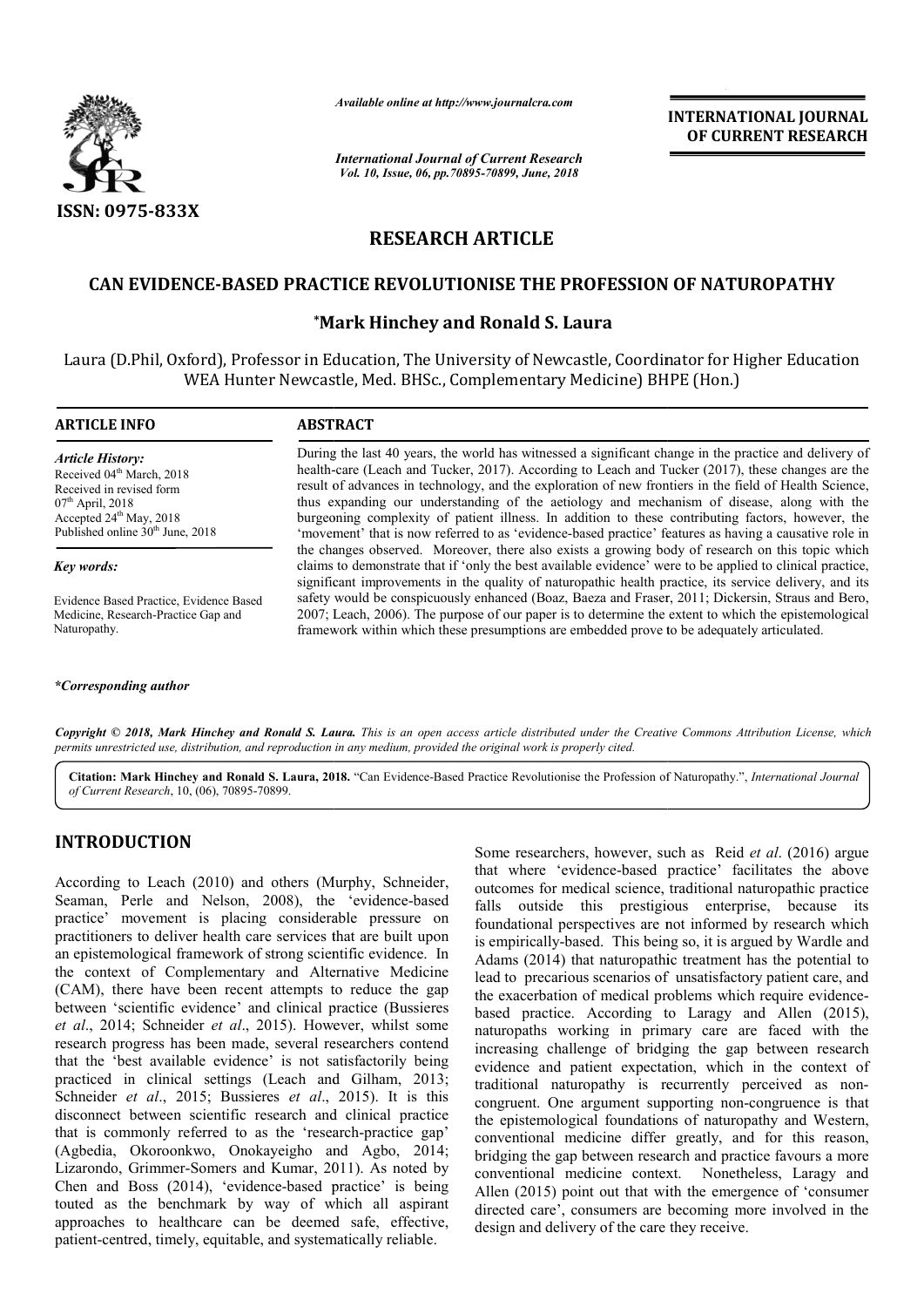Given this innovative perspective, clinicians have the responsibility to meet patient expectation, and at the same time, ensure that such expectations reflect the 'best available evidence'. It is assumed by some scholars that the majority of research undertaken in the field of naturopathy has a qualitative focus, and thus, despite rigorous and methodologically sound protocols, naturopathic services may not adequately capture the nature of complex patient symptomologies and treatment outcomes for clinical practice (Kumar and Roberts, 2017). An interesting concept put forward by Kumar and Roberts (2017) is that whilst researchers naturally focus on the "science" of practice, practitioners instinctively focus on the "art" of practice. The idea here is that practitioners acknowledge the need to demonstrate compassion, effective communication, professionalism, integrity and respect for patient autonomy (Kumar and Roberts, 2017). To address this issue the contention put forward by Kumar and Roberts (2017) is that there is a current need to cultivate an appropriate balance between what is termed the 'science' and 'art' of clinical practice. The notion of creating a balance between science and art is indeed an appropriate concern in the context of naturopathy, but when characterised as a pragmatic heuristic, the established evidence, regardless of its plausibility and scientific orientation is all too often compromised or ignored (Hinchey and Laura, 2018). However, it is salutary to remind ourselves that the research-practice gap is not an anomaly issue exclusive to CAM modalities such as naturopathy. For instance, Leach and Tucker (2017) acknowledge that the research-practice gap continues to remain a matter of concern for a number of disciplines, of particular note are: nursing, physiology, and allied health, where discourse on the issue remains a topic for debate. However, what Leach and Tucker (2017) aim to establish is the fact that unlike conventional health disciplines, CAM disciplines have been given very little attention in the scholarly literature. When it comes to analysing the problem of CAM and the extent of its research-practice gap, the absence of a critical discourse sufficiently developed to address these issues is itself a factor which by its very nature serves to increase the gap (Leach and Tucker, 2017). Given the recent emergence of CAM as an academic discipline in its own right, the importance of developing a discourse on the issue of CAM must be regarded as a priority, particularly if its research- practice 'gap' between 'science' and 'art' is ever to be bridged.

**How Evidence can Revolutionise a Profession:** According to Amin-Tabish (2008) and others (Polich, Dole and Kaptchuk, 2010), a considerable literature has accumulated which professes that there is no acceptable alternative to conventional medicine. The traditional rationale for this position is sponsored on the presumption that the criterion for assuring that a health discipline can be considered as an authentic form of 'medicine' only if the discipline itself can be supported by scientifically proven, solid data, for which no evidence is lacking (Amin-Tabish, 2008; Polich, Dole and Kaptchuk, 2010). According to this empirically-based epistemological perspective, modalities of health practice such as naturopathy are judged to be unreliable 'alternates' , not necessarily by way of their approach to practice, but rather as a consequence of its lack of scientific data to support its claims (Hinchey and Laura, 2018). From this it follows that modalities of Health Practice regarded as 'unconventional' by mainstream medicine, become ideologically incarcerated within a stereotypically cultural construct which severely restricts

professional opportunities to achieve legitimacy in the context of conventional medical practice (Hinchey and Laura 2018). However, Amin-Tabish, (2008) and others (Polich, Dole and Kaptchuk, 2010) champion the point that although certain modalities of health practice may not be supported by the same level of evidence claimed by health disciplines such as nursing, allied health and medicine, the wider community should remain free to choose whatever method of healthcare they prefer, with the stipulation that individuals accessing such services are appropriately informed as to the safety and efficacy of whatever method they choose. This is a point of paramount importance, since without an opportunity to exercise their right in the principle of 'informed consent', individuals who choose 'alternatives' may think they are choosing a safe and effective medicine which in reality may represent an ineffective array of alleged remedies or interventions at best (Amin-Tabish, 2008; Polich, Dole and Kaptchuk, 2010).

According to Amin-Tabish (2008), it is understood that a number of complementary and alternative medicine practices, naturopathy included, are often precluded by conventional medicine because the efficacy of treatments has not been demonstrated through the so-called 'gold standard' methods of research evidence, involving randomised, double-blind, and placebo-controlled trials. This issue has now become embedded in the politics of epistemological ideology within the context of medicine which disavow 'alternate' therapies as a whole, inasmuch as it is reckoned that they will not achieve the same level of rigorous standards which are requisite within the aegis of conventional medicine (Wardle and Adams, 2014). If an individual claims to experience symptomatic relief through 'alternate' naturopathic interventions, the conventional response to marginalise the success of the practice is taken up by reference to a small host of factors including:

- The placebo effect (*mind over matter*)
- The natural recovery from, or the cyclical nature of illness: otherwise known as the *regression fallacy*
- the possibility that the person was a hypochondriac and never actually presented with a genuine physiological illness, rather than a psychological projection of illness (Linde *et al*. 1997)

Regarding the above point, proponents of CAM suggest that that such events could be attributed to cases in which conventional medicine has also been used (Amin-Tabish, 2008; Wardle and Adams, 2014). However, to this retort, opponents of CAM note that such an argument cannot account for conventional medical success in double-blind, placebocontrolled clinical trials (Lake, 2017). Nonetheless, there is an acceptance by proponents of CAM that there is a need for more research to be undertaken to demonstrate the effectiveness of complementary therapies before they can be incorporated within a conventional medicine framework.

**The Importance of Evidence in the Context of Use:** According to Leach, Hofmeyer and Bobridge (2016), it is understood that approximately 43 percent of Australian adults use some form of CAM therapy. Statistical analysis on specific conditions such as cancer suggests that up to 91 percent of patients diagnosed utilise CAM therapies in conjunction with conventional medicine (Bishop, Prescott, Chan, Saville, von Elm and Lewith, 2010).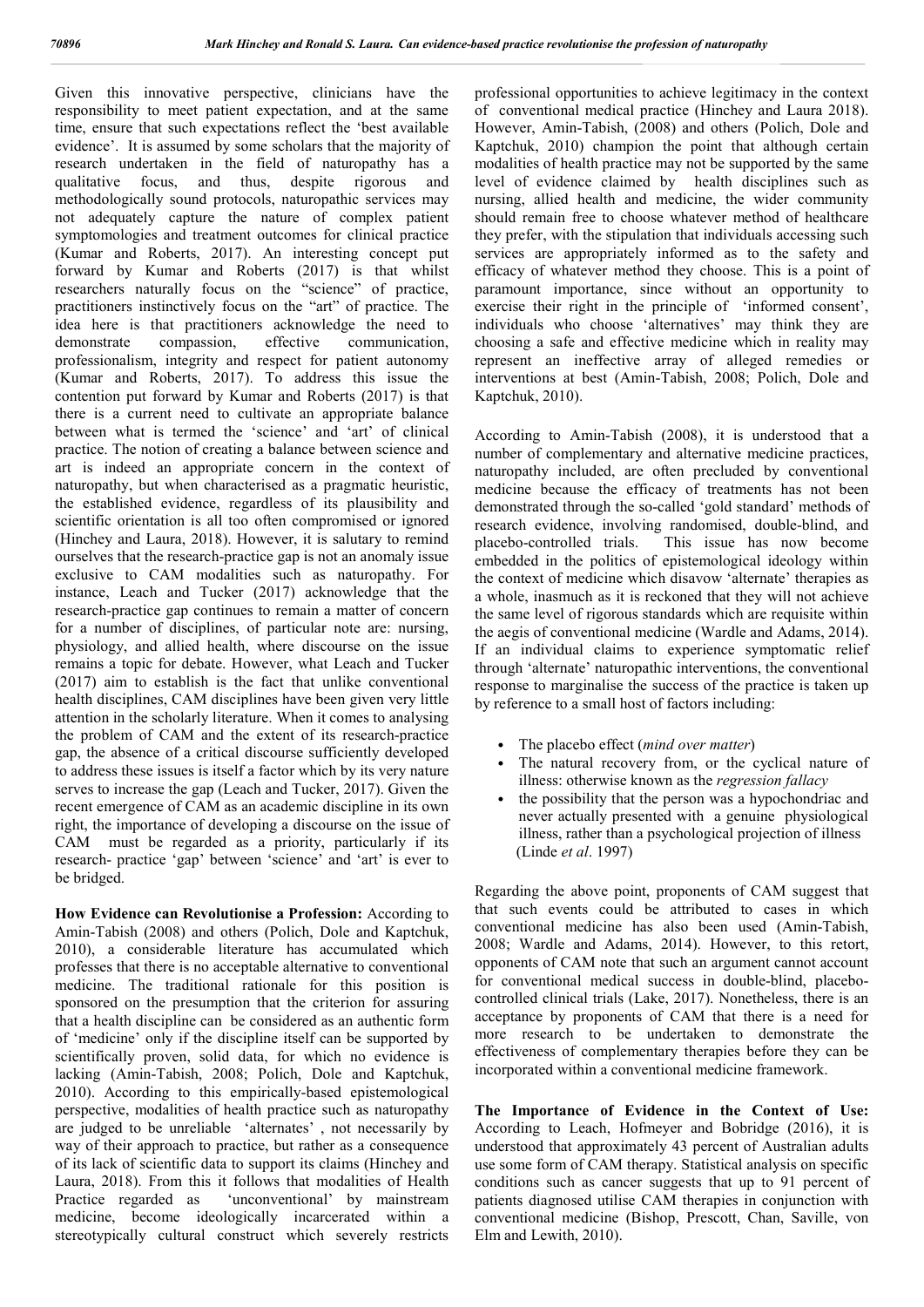| Treatment                                                                        | Evidence                                                                                                                                                                                                                                                                                                                        | Comments                                                                                                                                                                                                                                                                                                                                                                                                                                  | Rating of<br>Evidence |
|----------------------------------------------------------------------------------|---------------------------------------------------------------------------------------------------------------------------------------------------------------------------------------------------------------------------------------------------------------------------------------------------------------------------------|-------------------------------------------------------------------------------------------------------------------------------------------------------------------------------------------------------------------------------------------------------------------------------------------------------------------------------------------------------------------------------------------------------------------------------------------|-----------------------|
| Zingiber Spp. (ginger)<br>(Ryan, Heckler & Dakhil,<br>2009)                      | In this study, the use of Zingiber spp. (ginger) was shown to<br>significantly reduce the nausea experienced by individual's<br>undertaking chemotherapy. The study followed 644 patients diagnosed<br>with chemotherapy-induced nausea and vomiting, finding that a dose<br>of 0.5-1.0 g daily significantly reduced symptoms. | The study on ginger in patients<br>with chemotherapy-induced<br>nausea, and vomiting, include<br>over 600 participants, and not<br>only demonstrated efficacy but<br>also determined the dose<br>response relationship and side<br>effect profile. It is therefore the<br>position Holt (2011) to<br>acknowledge that such research<br>is of equivalent standard to<br>some of the best clinical trials<br>undertaken by pharmaceuticals. | $\overline{A}$        |
| Medicinal Honey<br>(Wijesinghe, Weatherall,<br>Perrin & Beasley, 2009)           | A meta-analysis that examined the effect of medical honey on burns<br>found a markedly greater efficacy for the intervention of honey when<br>compared to alternate dressing treatments for superficial or partial<br>thickness burns.                                                                                          |                                                                                                                                                                                                                                                                                                                                                                                                                                           | $\overline{A}$        |
| Coenzyme Q10<br>(Rosenfeldt, Haas &<br>Krum, 2007)                               | A meta-analysis which examined the effect of Coenzyme Q10 on<br>hypertension demonstrated that Coenzyme Q10 effectively lowered a<br>patient's systolic blood pressure by up to 17mmHg and diastolic<br>pressure by up to 10mmHg, without significant side-effects.                                                             |                                                                                                                                                                                                                                                                                                                                                                                                                                           | $\overline{A}$        |
| Treatment                                                                        | Evidence                                                                                                                                                                                                                                                                                                                        | Comments                                                                                                                                                                                                                                                                                                                                                                                                                                  | Rating of<br>Evidence |
| Hypericum perforatum<br>(St John's Wort)<br>(Whiskey, Werneke &<br>Taylor, 2001) | A met-analysis that examined the effects of the herbal, <i>Hypericum</i><br>perforatum in depression, including 22 RCT's, clearly demonstrated<br>that <i>Hypericum perforatum</i> is significantly more effective than<br>placebo, and moreover demonstrates an efficacy similar to that of<br>pharmaceutical antidepressants. |                                                                                                                                                                                                                                                                                                                                                                                                                                           | A                     |
| Omega-3 Fish Oil<br>(Jazayeri, Tehrani-Doost<br>& Keshavarz, 2008)               | A large RCT which compared the effects of omega-3 fish oil to the<br>antidepressant fluoxetine, in people with major depression,<br>demonstrated that high dose fish oil, and/or, fluoxetine had<br>approximately equal therapeutic effects in major depressive disorder.                                                       |                                                                                                                                                                                                                                                                                                                                                                                                                                           | $\mathbf{B}$          |
| Capsaicin (Mason,<br>Moore & Derry, 2004)                                        | A review of six clinical studies, examining the efficacy of capsaicin on<br>joint pain found that capsaicin can be useful for some patients who are<br>unresponsive to, or intolerant of, other treatments.                                                                                                                     |                                                                                                                                                                                                                                                                                                                                                                                                                                           | B                     |

However, despite the pervasiveness of CAM therapies, Lake (2017) points out that little is known about the effectiveness of such therapies on patient health. Nevertheless, Lake (2017) is quick to acknowledge that the reason little is known about the effectiveness of CAM therapies stems from the regulatory standards in which CAM therapies are evaluated. For instance, Lake (2017) points out that the majority of CAM therapies are regulated (and at times, non-regulated) completely separately from conventional medicine. This line of discourse has been previously mentioned by Amin-Tabish (2008) who notes that CAM therapies are often marketed and used by patients without being held to the same clinical standards and testing as is conventional medicine, particularly for efficacy and safety. Supporting the above claim, and championing the importance of closing the research-practice gap, is Linde *et al*. (2001) and others (Wardle and Adams, 2014), who recognize that although a small percentage of CAM research shows good scientific rigour, a large majority of the research is fraught with methodological shortcomings. For example, the work of Nahin and Strauss (2001), and others (Lake, 2017) highlight that one significant, and common, shortcoming to clinical CAM research is a lack of comparison to a placebo-or controlgroup.

On this point, Lake (2017) argues that there is a difficulty which presents when a study relies solely on a single treatment group, such as the utter neglect of effects which may arise from not receiving the treatment at all. For instance, such effects include improvement without intervention, regression artefact, and the placebo effect - a physiological improvement arising from simply going through the motions of being treated. For this reason, Polich, Dole and Kaptchuk (2010) put forward the prerogative, that unless CAM research is to employ baseline and post-treatment measures to evaluate effect, including the measures of treatment and control, the research itself we fail to capture the benefits gained, and whether they specifically relate to the treatment itself. Unfortunately, previous findings attest to the fact that even in cases where CAM randomised controlled trials exist, the validity of the study continues to be called in to question (Rutten and Stopler, 2005). For example, a Lancet review by Rutten and Stopler (2005) acknowledged, that after controlling for bias for both CAM and conventional RCTs, there was robust confirmation to support weak evidence for a specific effect attributed to CAM therapies, whereas conventional medical interventions were supported by strong evidence.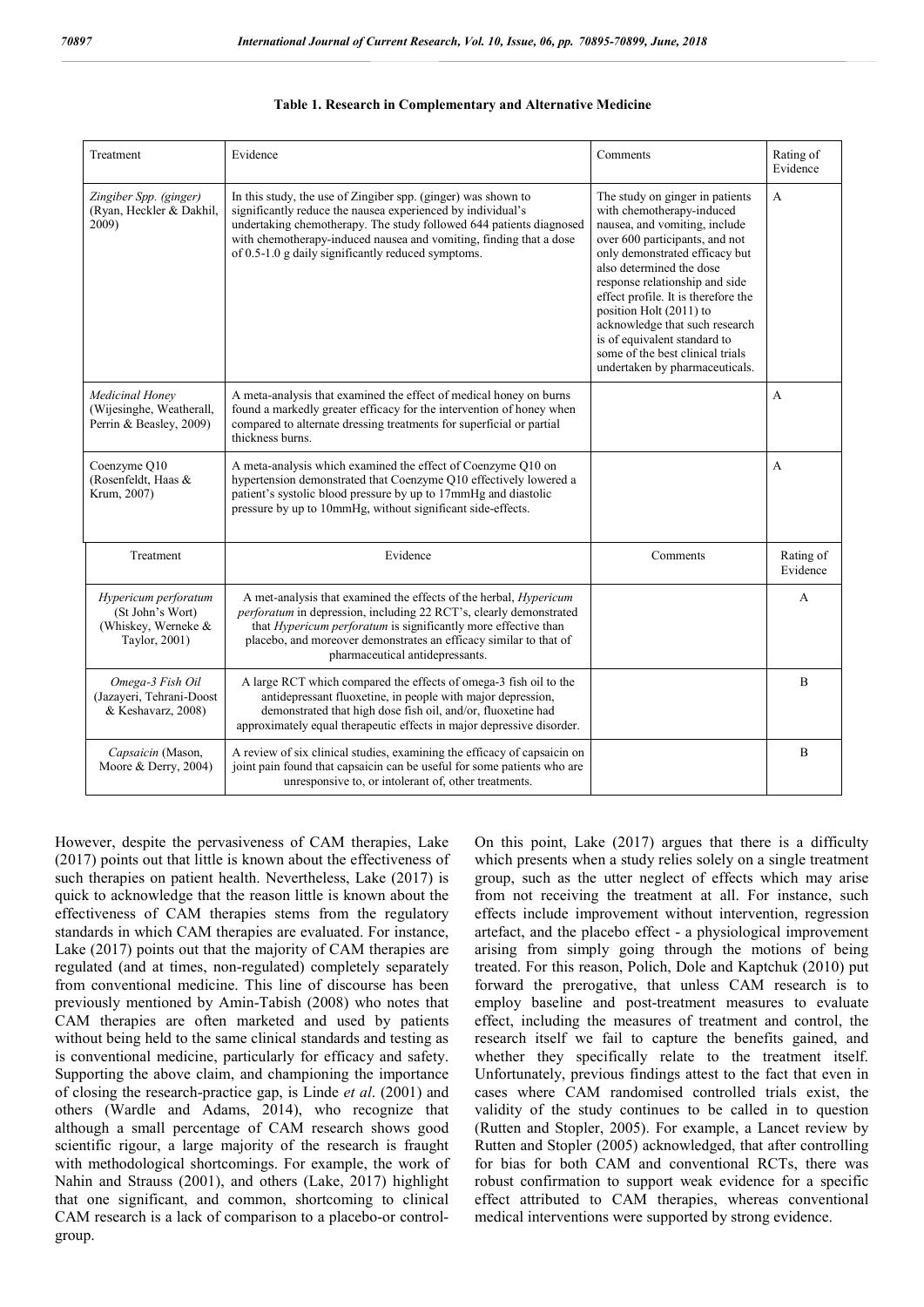Continuing the conversation on evidence and validity, Holt (2011), suggests that the field of CAM research is rife with pilot studies, epidemiological research, in-vivo experiments, animal studies, case reports and non-controlled studies. However, Holt (2011) makes the point that such research is, at best, a starting point for well-designed, controlled clinical trials. Benevolently, Holt (2011) recognises that the research undertaken to date on CAM therapies is a condition of the funding specified for CAM therapy, resulting in a lack of funds for expensive clinical trials. However, Holt (2011) responds to this point by stating that such a challenge does not entitle researchers of CAM to produce inferior studies with methodological drawbacks. It is therefore, the point of Holt (2011) to ensure that quality studies are undertaken before such therapies can be recommended. Despite the lack of evidence and/or methodological shortcomings in CAM research highlighted here, it is important to acknowledge that evidence in the field of CAM continues to emerge which reflects arguments that have been voiced in this paper. For example, the following table highlights several quality studies that undoubtedly constitute a very high level of evidence (Table 1). Moreover, ratings of evidence (Levy and Hyman, 2015) have been included, with a rating of 'A' indicating a high quality study with consistent results.

# **DISCUSSION**

According to Holt (2011), the studies described above are either large RCT's, systematic reviews or meta-analyses of RCT's – which on reflection of the points discussed earlier, demonstrate the highest level of evidence in medical research. Moreover, the therapies outlined in Table 1 can be defined as sole CAM therapies according to Levy and Hyman (2015) and Steel *et al*. (2015). Interestingly, Holt (2011) expresses the point that despite these therapies being acknowledged as CAM therapies, the fact that such interventions prove effective may mean that such therapies 'graduate' into routine clinical, medical practice. It can also be argued that future studies on the topics addressed in Table 1 will almost certainly demonstrate that CAM therapies can be safe and effective and, perhaps importantly, could even help with some of the most difficult problems in modern medicine today. Admittedly, CAM therapies that demonstrate strong evidence can be hard to find, which according to Holt (2011 p. 7) means that they can often be hidden in a "sea of nonsensical therapies and poor quality research". However, put simply, if we are to dismiss all CAM therapies, and products, as lacking evidence, it may result in patients not receiving effective and safe adjuncts to treatment.

### **Conclusion**

In the context of naturopathy, recent studies have started to focus on safety and efficacy of medicinal plants, investigating the pharmacology of plants and mechanisms of action (Steel *et al*., 2015; Wardle and Adams, 2014). However, according to Sibbritt (2015) the undertaking of this research has led to a general neglect of other forms of research, research which Sibbritt (2015) suggests would specifically identify the clinical effects of naturopathic intervention. It is understood that for the profession of naturopath to demonstrate value it must work towards increasing its confidence for both the consumer and other health professionals, of particular note general medical practitioners (Sibbritt, 2015). Reinforcing the point made by Sibbritt (2015), is Kirby *et al*. (2016), who found that consumers decide to use a particular CAM therapy based more so on their knowledge and understanding of the treatment rather than its perceived effectiveness. This being so, Kirby *et al*. (2016) make the suggestion that the imperative of research is to improve the current lack of knowledge that consumers have in regard to the specific therapies touted as evidencebased therapies. Kirby *et al*. (2016) points out that researchers can accomplish this by comprehensively charting the diagnostic tools and treatment activities utilised in clinical settings. Moreover, research which clearly highlights variables specific to treatment such as: safety issues for the administration of particular herbal medicines and/or supplements, and demonstrates sound validity, will provide consumers with a much needed knowledge that may deter them from purchasing herbal medicine and supplements at retail stores or online without the guidance of a qualified health professional. Clearly there is a need for strengthening the research base for CAM therapies, including the modality of naturopathy. To date, the strength of CAM therapies remains an ongoing debate. However, it is clear that an acknowledgment has been made to the current depth of research available, despite its limitations. Future discourse on this topic is likely to reduce these limitations and fortify the scope for CAM research into the future.

# **REFERENCES**

- Agbedia, C., Okoroonkwo, L., Onokayeigho, E. and Agbo, M.A. 2014. Nurses' perspective of the research-Practice gap in nursing. *Open Journal of Nursing*, 4, 95–100.
- Amin-Tabish, S. 2008. Complementary and Alternative Healthcare: Is it Evidence-based? *International Journal of Health Sciences,* 2, 1, 138-143.
- Boaz, A., Baeza, J. and Fraser, A. 2011. Effective implementation of research into practice: an overview of systematic reviews of the health literature. BMC Health Services Research, 4, 212.
- Bussieres, A.E. *et al*. 2014. Creating a Chiropractic practicebased network (PBRN): Enhancing the management of musculoskeletal care. *The Journal of the National Chiropractic Association*, 58, 1, 8-15.
- Bussieres, A.E., Terhost, L., Leach, M., Stuber, K., Evans, R. and Schiender, M.J. 2015. Self-reported attitudes, skills and use of evidence-based practice among Canadian doctors of chiropractic: A national survey. *The Journal of the National Chiropractic Association*, 59, 4, 332-348.
- Chen, C. and Boss, E.F. 2014. Patient Satisfaction as a component of health care quality in Otolaryngology. *urrent Otorhinolaryngology Report*, 2, 8–12.
- Dickersin, K., Strauss, SE. and Bero, L.A. 2007. Evidence based medicine: increasing, not dictating, choice. *British Medical Journal*, 334, 1, s10.
- Hinchey, M. and Laura, R.S. 2018. Growth of Complementary Medicine: A Global Perspective. *International Journal of Recent Advances in Multidisciplinary Research*, 5, 2, 3600- 3605.
- Holt, S. 2011. Is evidence-based complementary and alternative medicine a contradiction in terms? –'No'. *Focus on Alternative and Complementary Therapies*, 16, 2, 117- 119.
- Kirby, E., Broom, A.F., Adams, J., Sibbritt, D. and Refshauge, M. 2016. A qualitative study of influences on older women's practitioner choices for back pain care. BMC Health Services Research, 14, 131, 1-10.